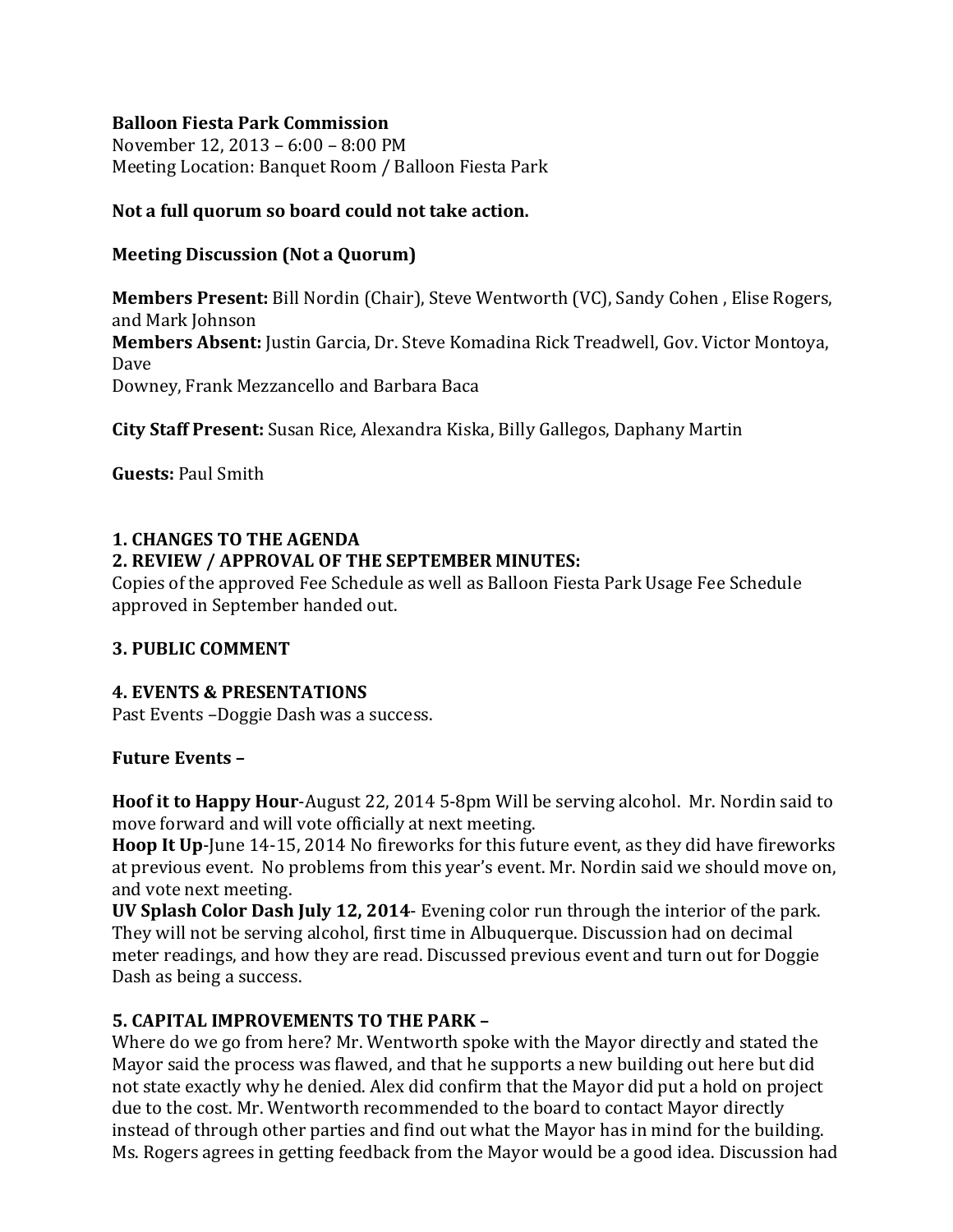on the development of the new building and uses and how the process should be handled in the future on when the board should be reviewing building priorities before or after approval by the Mayor. Mr. Wentworth recommended that staff draft a letter from the Board to Mayor Berry and try and get clarification on his ideas for the building and open communication to him. Mr. Johnston and Mr. Cohen agreed with Mr. Wentworth. Mr. Haley believes that needed infrastructure, electrical distribution, water and sewer piping, etc. should be the priority and that the

architects should be held to a budget. Ms. Rogers would like to know for sure if the Mayor is behind the 25 year plan that was proposed. Mr. Nordin would like to send a letter to the Mayor from the commission to ask for further information as there is a gap of information missing from him. Ms. Rogers recommended sending a letter prior to the idea of meeting with the Mayor.

### **6. REPORTS / UPDATES**

# **• Department of Municipal Development**

2013 Balloon Fiesta was the  $2^{nd}$  highest attended event, 1st was back in 2007. Approximately 856, 000 estimated attendees. Economic impact draft is double what the last one was two years ago. Two big factors were 150,000 more in attendance than in 2011, and higher percentage of out of state attendees. Only one bad experience the one balloon crash. Doing their best to improve traffic in the neighborhoods in North Edith, obtained a permit from County to close highway as if was a run, and was a great help in regards to traffic. Mr. Smith provided a copy of the report that he had done to help lower noise volumes to Mr. Wentworth. Fireworks discussed in regarding the fireworks with quitter shells than others. All fireworks make explosions which make noise. There was no difference in the sound level from the different shells in regards to fireworks. RV Parking area had no issues other than picket's being run over and damaged, one time a water main was broken in the middle of the night. Water Authority took care of these problems. There was also a water main crack on vendor's row, replaced and repaired in 1/2hr. Facility had backups in the bathrooms during high peak hours of traffic. Mr. Wentworth brought up that in previous events when there is rain, there is drainage issues and needs to be addressed. Mr. Cohen referenced issues trying to access the museum during the Fiesta, as he was denied access a few times. Mr. Haley and his staff did not have the same issues except for the first day of the event.

# **• Anderson Abruzzo Albuquerque International Balloon Museum**

# • **Past Events-**

i. The museum drew about 19,000 for Fiesta…which, I think, was very good considering there were no real big events that we hosted. Slightly down from previous year. ii. The SW Bacon Fest on November 2 was an enormous success (8,000 people). Ms. Kiska brought up that having the Doggie Dash same day worked well with the SW Bacon Fest.

# **• Upcoming events-**

i. Global shaped water feature – honoring international balloonists – is ready to be installed in the tribute area.

ii. The "Entertainment Area" (part of new tribute area) is being used for museum events. The museum is utilizing the grass area for weddings, and other events.